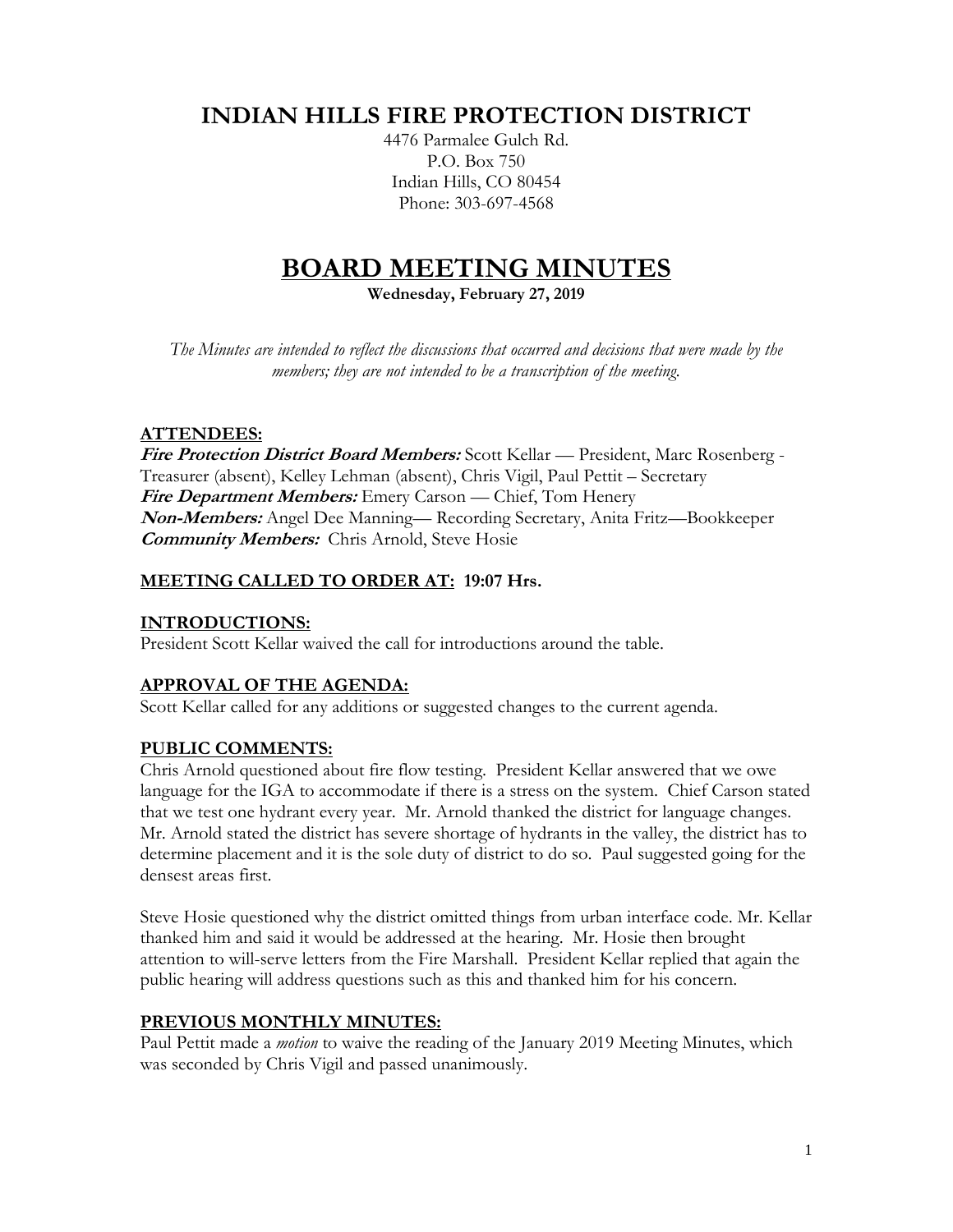Paul Pettit made a *motion* to accept the January 2019 Meeting Minutes as amended. Chris Vigil seconded the motion, which passed unanimously.

#### **TREASURER'S REPORT: Monthly Financial Reports**

Mr. Kellar asked Anita Fritz to walk through the financials in Marc Rosenberg's absence.

Anita Fritz pointed out that the savings account is gaining about \$1,315 a month.

After reviewing the financials for period ending January 31, 2019, Paul Pettit made a *motion* to approve checks #13532-13554, plus automated payments, credit card expenses, and bank fees. Chris Vigil seconded the motion, which passed unanimously.

#### **DEPARTMENT/OFFICERS' REPORTS:**

**District Updates Fire Marshall — Randy Rudloff** Not Present.

### **Chief's Report Chief — Emery Carson**

Chief Carson presented his report to the board. He stated the Ward diesel filter will be here late week to install new exhaust filters. He stated that we applied for the EMTS Grant for a new Medic, Local Firefighter Safety & Disease Prevention Grant Turnout Gear, and Volunteer Fire Assistance Grant for Wildland Gear were completed.

He then stated there will be two Community Wildfire presentations at the Community Center on Saturday, March 2 at 9:00 and Monday, March 11 at 19:00. He said 341 fuel pump was replaced and is back in service with the cost at \$5,794.

Chief Carson then stated the water district is still looking for leaks in the system. With recent snow the upper wills are pumping more water.

Chief Carson stated the call total for February being: 7 Medicals, 4 MVA's, 1 CO alarm, 1 lockout, 1 false alarm, 6 cancel en route, 1 smoke check totaling 21 for February and 49 total for the year.

Chief Carson then gave a year end summary for 2018:

Personnel – Dee Manning hired as office manager in July.

EMS – Between Create Grant and the 5K Boots Celebration account we were able to send 10 members to the EMSAC Conference in Keystone. 2 paramedics, 1 advanced, and 7 EMT's.

Wildland – 9 members were red carded and we made \$2,000 for four days of helping burn slash piles.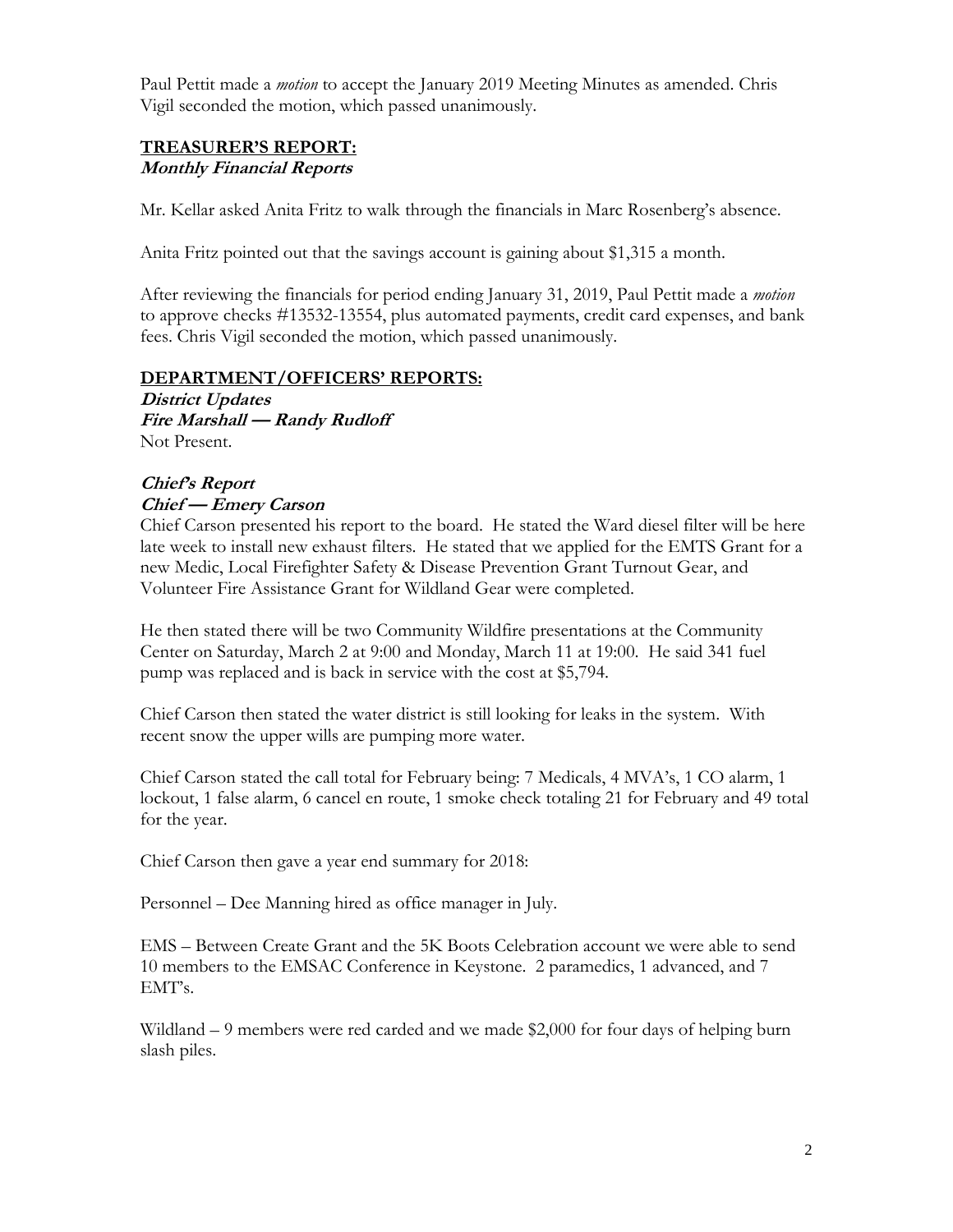Fire Prevention – Geneva Glen Camp and Sit-n-Bull Saloon upgraded their kitchen hood and fire alarm systems. Saint Anne's did a complete remodel, addition, and completely new fire alarm system.

Ambulance Billing Collections – The Chief distributed a detailed graph of the Annual Collection Statistics including, but not limited to, charges and payments, disallowed, uncollected and pending percentages for the year 2018.

Grants – The District received a grant from EMTS and ATV and EMS trailer and it is available for calls.

**Officers' Reports Assistant Chief — Marc Rosenberg**

**Fire Captain — Scott Case**  Not present.

**EMS Captain — Bob Fager** Not present.

# **OLD BUSINESS:**

### **Septic and Engineering Project Updates**

Mr. Kellar reported in Mr. Rosenberg's absence that the soil testing would resume when the ground thawed enough and moving the light pole is planned for the week of March  $18<sup>th</sup>$ .

## **Ambulance Purchase and Grant Process**

The application for the grant has been submitted and will find out if we are awarded in June or July.

## **Water District IGA Status Update**

Mr. Kellar says he will have the draft for the next water board meeting.

## **Potential Fire Code Hearing / Discussion Date Selection**

Date moved to April 24, 2019, the same day as the board meeting.

## **NEW BUSINESS:**

## **Public Comments and Records Retention**

Mr. Kellar referred to the Public Comment Policy (that was previously distributed as a draft at the last board meeting for review for adoption at this meeting) as Resolution 2019-1. He stated it was sent by our attorney and similar to the Indian Hills Water District's Public Comment Policy.

Chris Vigil made the *motion* to accept the Public Comment Policy. Paul Pettit seconded the motion. Mr. Kellar asked for discussion and the motion passed unanimously.

## **Accounting Firm for Audit**

Accounting Firm for audit will costs \$7,500